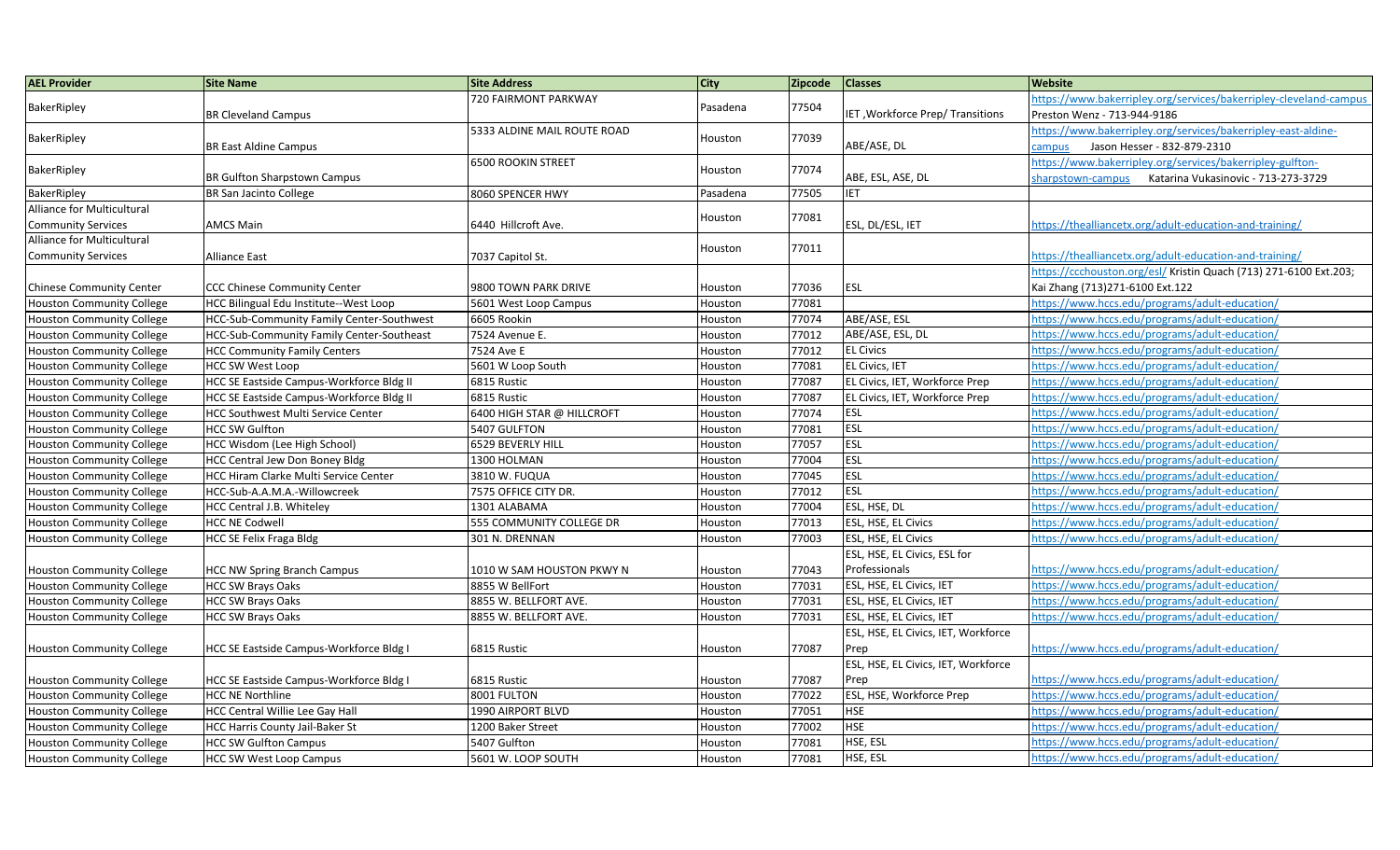| <b>Houston Community College</b> | <b>HCC NE Acres Homes</b>                        | 630 W LITTLE YORK           | Houston  | 77091 | HSE, ESL                         | https://www.hccs.edu/programs/adult-education/      |
|----------------------------------|--------------------------------------------------|-----------------------------|----------|-------|----------------------------------|-----------------------------------------------------|
| <b>Houston Community College</b> | <b>HCC NE North Forest</b>                       | <b>6010 LITTLE YORK</b>     | Houston  | 77078 | HSE, ESL                         | /1ttps://www.hccs.edu/programs/adult-education      |
| <b>Houston Community College</b> | HCC-Sub-A.A.M.A-Houston                          | 6001 GULF FREEWAY BLDG. B-2 | Houston  | 77023 | HSE, ESL                         | https://www.hccs.edu/programs/adult-education/      |
| <b>Houston Community College</b> | HCC-Sub-A.A.M.A-North Main Branch                | 4419 NORTH MAIN             | Houston  | 77009 | HSE, ESL                         | https://www.hccs.edu/programs/adult-education/      |
| <b>Houston Community College</b> | HCC Housing Authority-Kelley Courts Central      | 3118 Green                  | Houston  | 77020 | <b>IET</b>                       | https://www.hccs.edu/programs/adult-education/      |
| Houston Community College        | <b>HCC SE Community Family Center</b>            | 7524 Avenue E               | Houston  | 77012 | IET                              | https://www.hccs.edu/programs/adult-education/      |
| <b>Houston Community College</b> | <b>HCC NW Alief Continuing Ed Ctr</b>            | 13803 BISSONNET             | Houston  | 77038 |                                  | https://www.hccs.edu/programs/adult-education/      |
| <b>Houston Community College</b> | <b>HCC NW Alief-Hayes</b>                        | 2811 HAYES ROAD             | Houston  | 77082 |                                  | https://www.hccs.edu/programs/adult-education/      |
| <b>Houston Community College</b> | <b>HCC NW Katy Campus</b>                        | 1550 FOXLAKE DR             | Houston  | 77084 |                                  | /1ttps://www.hccs.edu/programs/adult-education      |
| <b>Houston Community College</b> | <b>HCC NW Korean Community Center</b>            | 1809 HOLLISTER RD, room 202 | Houston  | 77080 |                                  | https://www.hccs.edu/programs/adult-education/      |
| <b>Houston Community College</b> | <b>HCC Berry Elementary School</b>               | 2310 Berry Rd               | Houston  | 77093 |                                  | https://www.hccs.edu/programs/adult-education/      |
| <b>Houston Community College</b> | <b>HCC Brookline Elementary School</b>           | 6301 SOUTH LOOP EAST        | Houston  | 77087 |                                  | https://www.hccs.edu/programs/adult-education/      |
| <b>Houston Community College</b> | <b>HCC Cornelius Elementary School</b>           | 7475 WESTOVER               | Houston  | 77087 |                                  | https://www.hccs.edu/programs/adult-education/      |
| <b>Houston Community College</b> | <b>HCC Grissom Elementary</b>                    | 4900 SIMSBROOK DR           | Houston  | 77045 |                                  | https://www.hccs.edu/programs/adult-education/      |
| <b>Houston Community College</b> | <b>HCC Jones Futures Academy</b>                 | 7414 ST LO RD               | Houston  | 77033 |                                  | https://www.hccs.edu/programs/adult-education/      |
| <b>Houston Community College</b> | <b>HCC Las Americas Apartments</b>               | 5909 GLENMONT DR., Bldg 24  | Houston  | 77081 |                                  | https://www.hccs.edu/programs/adult-education/      |
| <b>Houston Community College</b> | <b>HCC Lawson Middle School</b>                  | 14000 STANCLIFF             | Houston  | 77045 |                                  | https://www.hccs.edu/programs/adult-education/      |
| <b>Houston Community College</b> | <b>HCC Liberty High School</b>                   | 6500 SW Frwy                | Houston  | 77087 |                                  | https://www.hccs.edu/programs/adult-education/      |
| <b>Houston Community College</b> | <b>HCC Park Place Elementary School</b>          | 8235 PARK PLACE             | Houston  | 77017 |                                  | https://www.hccs.edu/programs/adult-education/      |
| <b>Houston Community College</b> | <b>HCC Sam Houston Math/Science</b>              | 9400 IRVINGTON              | Houston  | 77076 |                                  | https://www.hccs.edu/programs/adult-education/      |
| <b>Houston Community College</b> | <b>HCC Yes Prep-Northside</b>                    | 5214 Jensen Dr              | Houston  | 77020 |                                  | https://www.hccs.edu/programs/adult-education/      |
| Houston Community College        | <b>HCC Yes Prep-SW</b>                           | 4411 ANDERSON ROAD          | Houston  | 77021 |                                  | https://www.hccs.edu/programs/adult-education/      |
| <b>Houston Community College</b> | <b>HCC NE Acres Home</b>                         | 630 W Little York           | Houston  | 77091 |                                  | https://www.hccs.edu/programs/adult-education/      |
| <b>Houston Community College</b> | HCC D Bethel's Family Church                     | 12660 Sandpiper             | Houston  | 77035 |                                  | https://www.hccs.edu/programs/adult-education/      |
| <b>Houston Community College</b> | HCC Bilingual Edu Institute--Brays Oaks          | 8855 W. Bellfort Ave.       | Houston  | 77031 |                                  | https://www.hccs.edu/programs/adult-education/      |
| <b>Houston Community College</b> | <b>HCC SW Brays Oaks Campus</b>                  | 8855 W. Bellfort Ave.       | Houston  | 77031 |                                  | https://www.hccs.edu/programs/adult-education/      |
| <b>Houston Community College</b> | HCC Yes Prep--Brays Oaks                         | 8855 W. BELLFORT AVE.       | Houston  | 77031 |                                  | https://www.hccs.edu/programs/adult-education/      |
| <b>Houston Community College</b> | <b>HCC Yes Prep--Gulfton</b>                     | 6565 DEMOSS DR.             | Houston  | 77074 |                                  | https://www.hccs.edu/programs/adult-education/      |
| <b>Houston Community College</b> | <b>HCC NW Katy Campus</b>                        | 1550 FOXLAKE DR             | Katy     | 77084 |                                  | https://www.hccs.edu/programs/adult-education/      |
| <b>Houston Community College</b> | <b>HCC Carnegie Library</b>                      | 1050 Quitman                | Houston  | 77009 |                                  | https://www.hccs.edu/programs/adult-education/      |
| <b>Houston Community College</b> | <b>HCC Harris County Jail-SJ</b>                 | 701 San Jacinto             | Houston  | 77002 |                                  | https://www.hccs.edu/programs/adult-education/      |
| Houston Community College        | <b>HCC NE Pinemont</b>                           | 1265 PINEMONT               | Houston  | 77018 |                                  | https://www.hccs.edu/programs/adult-education/      |
| Houston Community College        | HCC-Sub-A.A.M.A-Dairy Ashford                    | 2201 S. Dairy Ashford Rd.   | Houston  | 77077 |                                  | https://www.hccs.edu/programs/adult-education/      |
| <b>Houston Community College</b> | <b>HCC Yes Prep-Northforest</b>                  | 6602 WINFIELD RD            | Houston  | 77050 |                                  | https://www.hccs.edu/programs/adult-education/      |
|                                  |                                                  |                             |          |       |                                  | http://www.hcde-texas.org/who-we-are/divisions-and- |
| Harris County Department of Ed.  | <b>HCDE Cleveland-Ripley Neighborhood Center</b> | 720 Fairmont Pkwy           | Pasadena | 77504 | ABE, ESL, EL Civics, Transitions | eadership/adult-education/                          |
|                                  |                                                  |                             |          |       |                                  | http://www.hcde-texas.org/who-we-are/divisions-and- |
| Harris County Department of Ed.  | <b>HCDE Cloverleaf Elementary School</b>         | 1035 FRANKIE                | Houston  | 77015 | ABE                              | eadership/adult-education/                          |
|                                  |                                                  |                             |          |       |                                  | http://www.hcde-texas.org/who-we-are/divisions-and- |
| Harris County Department of Ed.  | <b>HCDE CT Espanol Church</b>                    | 9701 Almeda Genoa           | Houston  | 77075 | <b>ESL</b>                       | leadership/adult-education/                         |
|                                  |                                                  |                             |          |       |                                  | http://www.hcde-texas.org/who-we-are/divisions-and- |
| Harris County Department of Ed.  | <b>HCDE Elsik 9th Grade Center</b>               | 6767 DAIRY ASHFORD          | Houston  | 77072 | <b>ESL, EL Civics</b>            | eadership/adult-education/                          |
|                                  |                                                  |                             |          |       |                                  | http://www.hcde-texas.org/who-we-are/divisions-and- |
| Harris County Department of Ed.  | <b>HCDE Foundry United Methodist Church</b>      | 8350 JONES ROAD             | Houston  | 77065 | ASE, ESL                         | leadership/adult-education/                         |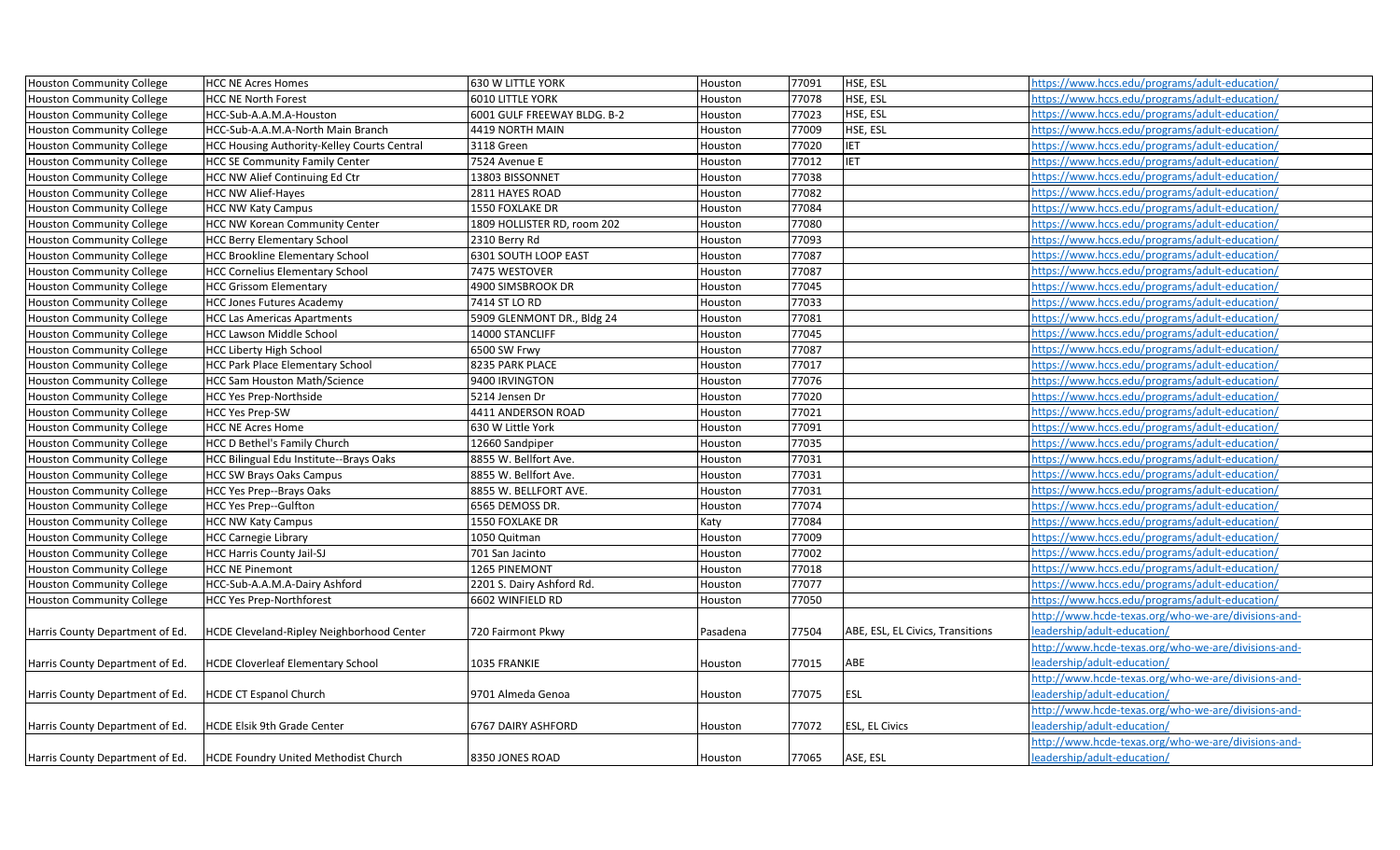|                                 |                                                     |                         |                  |       |                                      | http://www.hcde-texas.org/who-we-are/divisions-and- |
|---------------------------------|-----------------------------------------------------|-------------------------|------------------|-------|--------------------------------------|-----------------------------------------------------|
| Harris County Department of Ed. | <b>HCDE Highlands United Methodist Church</b>       | 107 W HOUSTON           | <b>Highlands</b> | 77562 | <b>ESL</b>                           | eadership/adult-education/                          |
|                                 |                                                     |                         |                  |       |                                      | http://www.hcde-texas.org/who-we-are/divisions-and- |
| Harris County Department of Ed. | HCDE Irvington Learning Center - Day                | 626 LINDALE             | Houston          | 77022 | ABE, ASE, ESL, IET                   | leadership/adult-education/                         |
|                                 |                                                     |                         |                  |       |                                      | http://www.hcde-texas.org/who-we-are/divisions-and- |
| Harris County Department of Ed. | HCDE Irvington Learning Center - Evening            | 626 LINDALE             | Houston          | 77022 | ABE, DL, EL Civics, ESL, IET         | leadership/adult-education/                         |
|                                 |                                                     |                         |                  |       |                                      | http://www.hcde-texas.org/who-we-are/divisions-and- |
| Harris County Department of Ed. | HCDE Lee College - Baytown Learning Center          | 101 S Whiting           | Baytown          | 77520 | ABE, ESL, DL, EL Civics, Transitions | leadership/adult-education/                         |
|                                 |                                                     |                         |                  |       |                                      | http://www.hcde-texas.org/who-we-are/divisions-and- |
| Harris County Department of Ed. | HCDE Mayde Creek Junior High School                 | 2700 GREENHOUSE ROAD    | Houston          | 77084 | ABE, ESL, EL Civics, DL, Transitions | leadership/adult-education/                         |
|                                 |                                                     |                         |                  |       |                                      | http://www.hcde-texas.org/who-we-are/divisions-and- |
| Harris County Department of Ed. | <b>HCDE Memorial Assistance Ministries</b>          | 1625 BLALCOK ROAD       | Houston          | 77080 | ABE                                  | leadership/adult-education/                         |
|                                 |                                                     |                         |                  |       |                                      | http://www.hcde-texas.org/who-we-are/divisions-and- |
| Harris County Department of Ed. | <b>HCDE Memorial Drive United Methodist Church</b>  | 12955 Memorial Drive    | Houston          | 77079 | ABE                                  | leadership/adult-education/                         |
|                                 |                                                     |                         |                  |       |                                      | http://www.hcde-texas.org/who-we-are/divisions-and- |
| Harris County Department of Ed. | HCDE North Pasadena Community Outreach              | 705 1/2 WILLIAMS STREET | Pasadena         | 77506 | ABE, ESL, EL Civics, Transitions     | leadership/adult-education/                         |
|                                 |                                                     |                         |                  |       |                                      | http://www.hcde-texas.org/who-we-are/divisions-and- |
| Harris County Department of Ed. | <b>HCDE Northwest Assistance Ministries</b>         | 15555 KUYKENDAHL        | Houston          | 77090 | ABE, ESL                             | leadership/adult-education/                         |
|                                 |                                                     |                         |                  |       |                                      | http://www.hcde-texas.org/who-we-are/divisions-and- |
| Harris County Department of Ed. | <b>HCDE S &amp; B Engineers and Constructors</b>    | 7825 Park Place Blvd    | Houston          | 77087 | <b>IET</b>                           | eadership/adult-education/                          |
|                                 |                                                     |                         |                  |       |                                      | http://www.hcde-texas.org/who-we-are/divisions-and- |
| Harris County Department of Ed. | <b>HCDE Schochler Elementary School</b>             | 910 DEERPASS            | Channelview      | 77530 | ABE/ASE, ESL                         | leadership/adult-education/                         |
|                                 |                                                     |                         |                  |       |                                      | http://www.hcde-texas.org/who-we-are/divisions-and- |
| Harris County Department of Ed. | HCDE Services Employment International Union        | 4299 San Felipe Blvd    | Houston          | 77027 | ESL, DL                              | leadership/adult-education/                         |
|                                 |                                                     |                         |                  |       |                                      | http://www.hcde-texas.org/who-we-are/divisions-and- |
| Harris County Department of Ed. | <b>HCDE Spring Branch Family Development Center</b> | 1000 Piney Point Road   | Houston          | 77080 | <b>ESL</b>                           | leadership/adult-education/                         |
|                                 |                                                     |                         |                  |       |                                      | http://www.hcde-texas.org/who-we-are/divisions-and- |
| Harris County Department of Ed. | HCDE St. Edith Stein Catholic Church                | 3311 N FRY ROAD         | Katy             | 77449 | <b>ESL</b>                           | leadership/adult-education/                         |
|                                 |                                                     |                         |                  |       |                                      | http://www.hcde-texas.org/who-we-are/divisions-and- |
| Harris County Department of Ed. | HCDE St. Luke's Methodist Church-Gethsemane         | 6856 Bellaire Road      | Houston          | 77074 | ABE/ASE, IET/EL Civics               | leadership/adult-education/                         |
|                                 |                                                     |                         |                  |       |                                      | http://www.hcde-texas.org/who-we-are/divisions-and- |
| Harris County Department of Ed. | <b>HCDE Trinity Episcopal Church</b>                | 5010 NORTH MAIN STREET  | Baytown          | 77521 | <b>ESL</b>                           | leadership/adult-education/                         |
|                                 |                                                     |                         |                  |       |                                      | http://www.hcde-texas.org/who-we-are/divisions-and- |
| Harris County Department of Ed. | HCDE West Houston Assistance Ministries, Inc.       | 10501 Meadowglen Lane   | Houston          | 77042 | ABE                                  | eadership/adult-education/                          |
|                                 |                                                     |                         |                  |       |                                      | http://www.hcde-texas.org/who-we-are/divisions-and- |
| Harris County Department of Ed. | <b>HCDE Alief Community Center</b>                  | 11903 BELLAIRE BLVD.    | Houston          | 77072 |                                      | leadership/adult-education/                         |
|                                 |                                                     |                         |                  |       |                                      | http://www.hcde-texas.org/who-we-are/divisions-and- |
| Harris County Department of Ed. | <b>HCDE Buffalo Creek Elementary School</b>         | 2801 BLALOCK ROAD       | Houston          | 77080 |                                      | leadership/adult-education/                         |
|                                 |                                                     |                         |                  |       |                                      | http://www.hcde-texas.org/who-we-are/divisions-and- |
| Harris County Department of Ed. | <b>HCDE Christ the Servant Church</b>               | 2400 Wilcrest           | Houston          | 77042 |                                      | eadership/adult-education/                          |
|                                 |                                                     |                         |                  |       |                                      | http://www.hcde-texas.org/who-we-are/divisions-and- |
| Harris County Department of Ed. | <b>HCDE Morton Ranch High School</b>                | 21000 Franz Road        | Katy             | 77449 |                                      | leadership/adult-education/                         |
|                                 |                                                     |                         |                  |       |                                      | http://www.hcde-texas.org/who-we-are/divisions-and- |
| Harris County Department of Ed. | <b>HCDE The Salvation Army</b>                      | 7920 COOK ROAD          | Houston          | 77072 |                                      | leadership/adult-education/                         |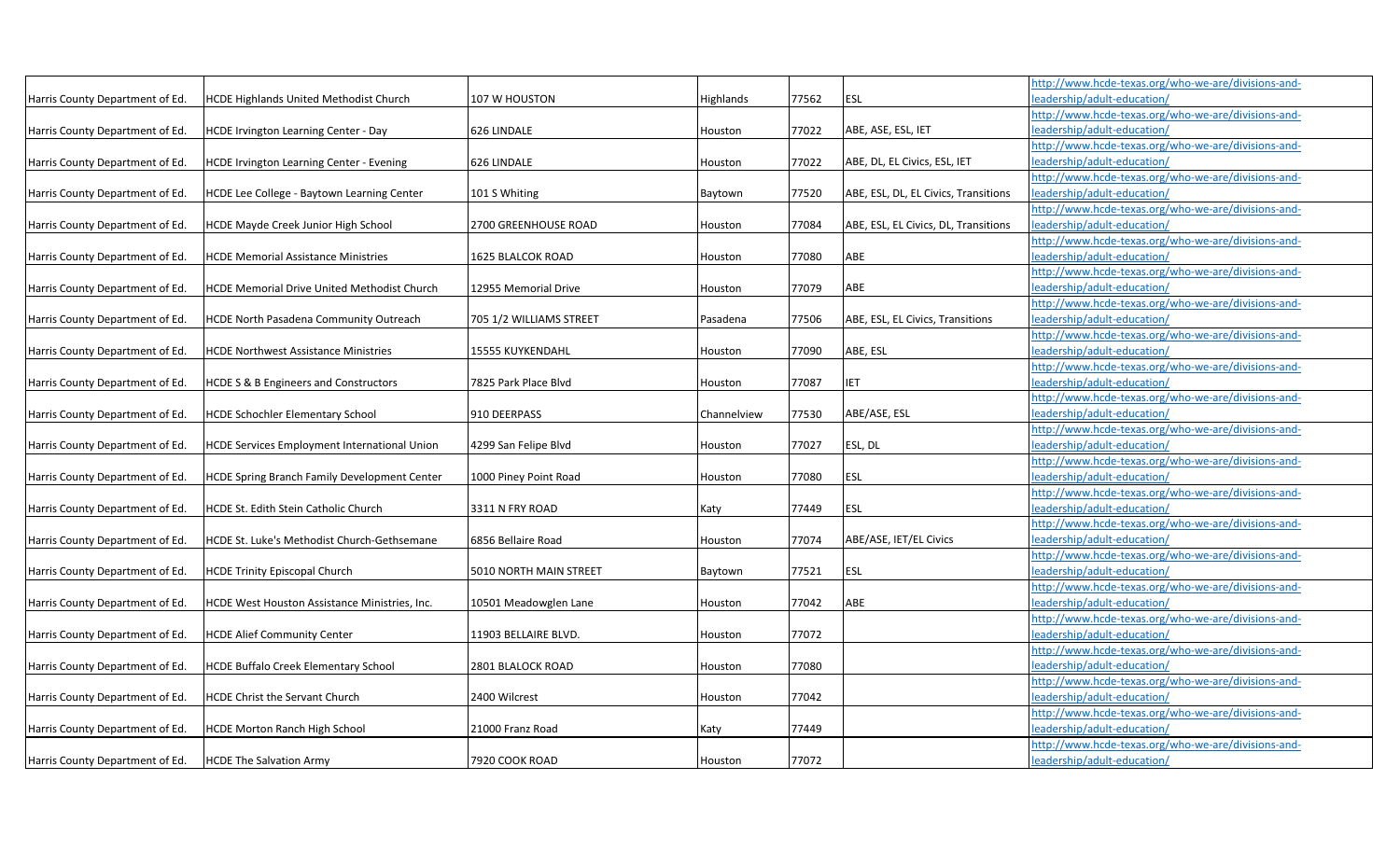|                                 |                                                 |                            |           |       | http://www.hcde-texas.org/who-we-are/divisions-and- |  |
|---------------------------------|-------------------------------------------------|----------------------------|-----------|-------|-----------------------------------------------------|--|
| Harris County Department of Ed. | <b>HCDE Academy of Exceptional HC Training</b>  | 8449 W Bellfort            | Houston   | 77071 | leadership/adult-education/                         |  |
|                                 |                                                 |                            |           |       | http://www.hcde-texas.org/who-we-are/divisions-and- |  |
| Harris County Department of Ed. | <b>HCDE Building Specialties Inc.</b>           | 6450 Bingle Road           | Houston   | 77092 | leadership/adult-education/                         |  |
|                                 |                                                 |                            |           |       | http://www.hcde-texas.org/who-we-are/divisions-and- |  |
| Harris County Department of Ed. | <b>HCDE Evolve and Elevate</b>                  | 3005 MCGOWAN               | Houston   | 77004 | leadership/adult-education/                         |  |
|                                 |                                                 |                            |           |       | http://www.hcde-texas.org/who-we-are/divisions-and- |  |
| Harris County Department of Ed. | <b>HCDE Kahla Middle School</b>                 | 16212 West Little York     | Houston   | 77084 | leadership/adult-education,                         |  |
|                                 |                                                 |                            |           |       | http://www.hcde-texas.org/who-we-are/divisions-and- |  |
| Harris County Department of Ed. | <b>HCDE Kaiser Elementary School</b>            | 13430 Bammal N Houston     | Houston   | 77066 | eadership/adult-education/                          |  |
|                                 |                                                 |                            |           |       | http://www.hcde-texas.org/who-we-are/divisions-and- |  |
| Harris County Department of Ed. | HCDE Our Lady of Guadalupe Church               | 1124 Beech St.             | Baytown   | 77520 | leadership/adult-education/                         |  |
|                                 |                                                 |                            |           |       | http://www.hcde-texas.org/who-we-are/divisions-and- |  |
| Harris County Department of Ed. | <b>HCDE SER Jobs for Progress</b>               | 201 Broadway               | Houston   | 77012 | leadership/adult-education/                         |  |
|                                 |                                                 |                            |           |       | http://www.hcde-texas.org/who-we-are/divisions-and- |  |
| Harris County Department of Ed. | <b>HCDE Wunderlich Intermediate</b>             | 11800 MISTY VALLEY DR.     | Houston   | 77066 | leadership/adult-education/                         |  |
|                                 |                                                 |                            |           |       | http://www.hcde-texas.org/who-we-are/divisions-and- |  |
| Harris County Department of Ed. | <b>HCDE Associated Builders and Contractors</b> | 4910 Dacoma Street         | Houston   | 77092 | leadership/adult-education/                         |  |
|                                 |                                                 |                            |           |       | http://www.hcde-texas.org/who-we-are/divisions-and- |  |
| Harris County Department of Ed. | HCDE C.E. King High School                      | 8540 C.E. King Parkway     | Houston   | 77044 | leadership/adult-education/                         |  |
|                                 |                                                 |                            |           |       | http://www.hcde-texas.org/who-we-are/divisions-and- |  |
| Harris County Department of Ed. | <b>HCDE CT Church</b>                           | 6109 FAIRMONT PARKWAY      | Pasadena  | 77505 | leadership/adult-education/                         |  |
|                                 |                                                 |                            |           |       | http://www.hcde-texas.org/who-we-are/divisions-and- |  |
| Harris County Department of Ed. | <b>HCDE Cypress Falls High School</b>           | 9811 HUFFMEISTER RD.       | Houston   | 77095 | leadership/adult-education/                         |  |
|                                 |                                                 |                            |           |       | http://www.hcde-texas.org/who-we-are/divisions-and- |  |
| Harris County Department of Ed. | <b>HCDE Deepwater Elementary School</b>         | 309 GLENMORE DRIVE         | Pasadena  | 77503 | leadership/adult-education/                         |  |
|                                 |                                                 |                            |           |       | http://www.hcde-texas.org/who-we-are/divisions-and- |  |
| Harris County Department of Ed. | HCDE Deer Park High School-North                | 402 IVY AVENUE             | Deer Park | 77536 | leadership/adult-education/                         |  |
|                                 |                                                 |                            |           |       | http://www.hcde-texas.org/who-we-are/divisions-and- |  |
| Harris County Department of Ed. | HCDE Deer Park High School-South                | 710 W SAN AUGUSTINE AVENUE | Deer Park | 77536 | leadership/adult-education/                         |  |
|                                 |                                                 |                            |           |       | http://www.hcde-texas.org/who-we-are/divisions-and- |  |
| Harris County Department of Ed. | <b>HCDE Epps Island Elementary</b>              | 7403 Smiling Wood Lane     | Houston   | 77086 | leadership/adult-education/                         |  |
|                                 |                                                 |                            |           |       | http://www.hcde-texas.org/who-we-are/divisions-and- |  |
| Harris County Department of Ed. | <b>HCDE FAMSA</b>                               | 4799 Eastpark Drive        | Houston   | 77028 | eadership/adult-education/                          |  |
|                                 |                                                 |                            |           |       | http://www.hcde-texas.org/who-we-are/divisions-and- |  |
| Harris County Department of Ed. | <b>HCDE Furniture Bank</b>                      | 8220 Mosley Road # G       | Houston   | 77075 | leadership/adult-education/                         |  |
|                                 |                                                 |                            |           |       | http://www.hcde-texas.org/who-we-are/divisions-and- |  |
| Harris County Department of Ed. | <b>HCDE Gardens Elementary School</b>           | 1105 E HARRIS              | Pasadena  | 77506 | leadership/adult-education/                         |  |
|                                 |                                                 |                            |           |       | http://www.hcde-texas.org/who-we-are/divisions-and- |  |
| Harris County Department of Ed. | <b>HCDE Garfield Elementary</b>                 | 10301 HARTSOOK             | Houston   | 77034 | leadership/adult-education/                         |  |
|                                 |                                                 |                            |           |       | http://www.hcde-texas.org/who-we-are/divisions-and- |  |
| Harris County Department of Ed. | <b>HCDE Genoa Elementary School</b>             | 1290 ALMEDA GENOA ROAD     | Houston   | 77034 | leadership/adult-education/                         |  |
|                                 |                                                 |                            |           |       | http://www.hcde-texas.org/who-we-are/divisions-and- |  |
| Harris County Department of Ed. | <b>HCDE High Meadows Public Library</b>         | 4500 Aldine Mail Route     | Houston   | 77039 | leadership/adult-education/                         |  |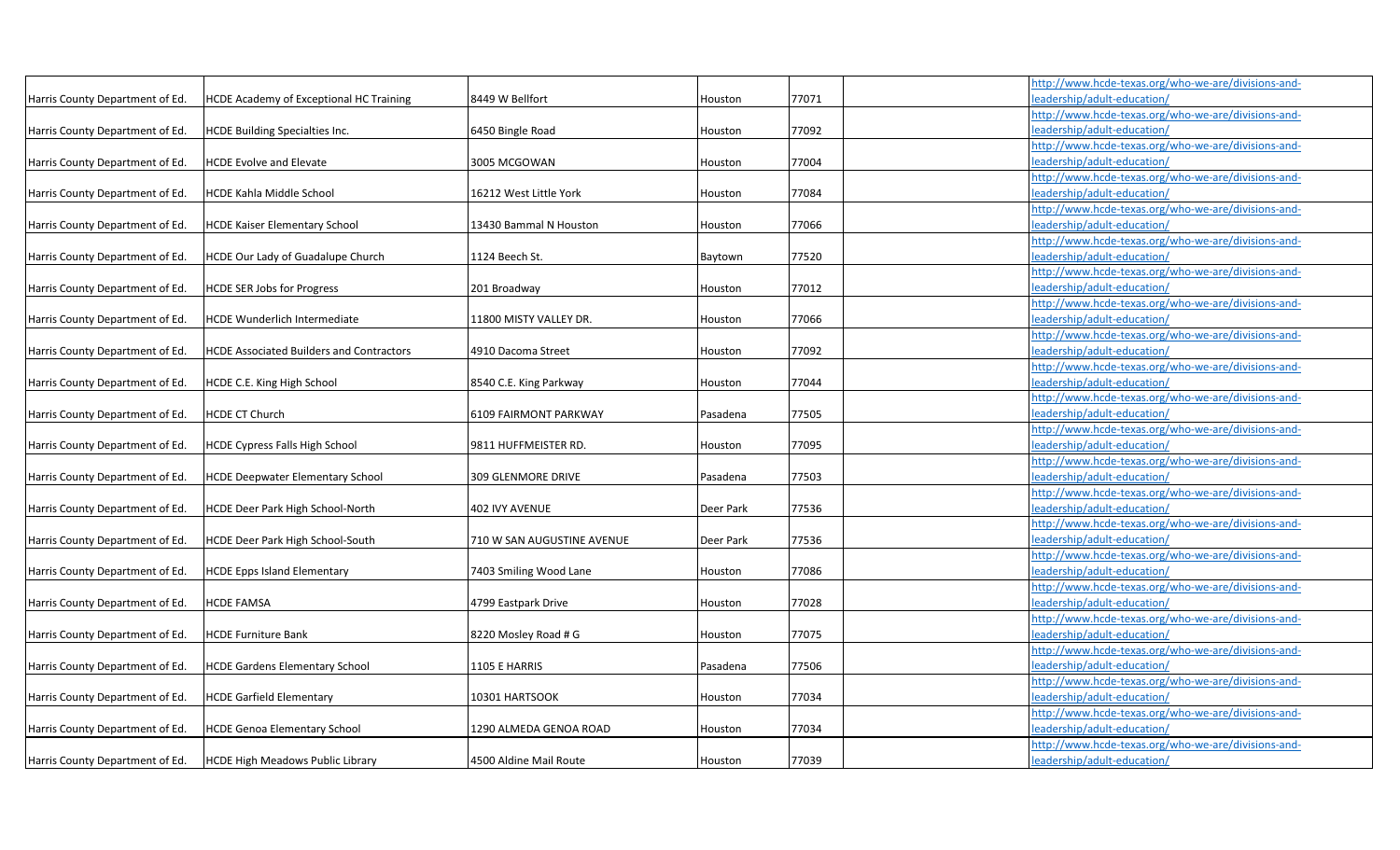|                                 |                                               |                                      |               |       |                        | http://www.hcde-texas.org/who-we-are/divisions-and-   |
|---------------------------------|-----------------------------------------------|--------------------------------------|---------------|-------|------------------------|-------------------------------------------------------|
| Harris County Department of Ed. | <b>HCDE Hover Global (USA)</b>                | 9938 CHEMICAL                        | Pas           | 77507 |                        | leadership/adult-education/                           |
|                                 |                                               |                                      |               |       |                        | http://www.hcde-texas.org/who-we-are/divisions-and-   |
| Harris County Department of Ed. | <b>HCDE Interactive College of Technology</b> | 213 W Southmore                      | Pasadena      | 77502 |                        | eadership/adult-education/                            |
|                                 |                                               |                                      |               |       |                        | http://www.hcde-texas.org/who-we-are/divisions-and-   |
| Harris County Department of Ed. | HCDE Klein Forest High School                 | 11400 Misty Valley                   | Houston       | 77066 |                        | eadership/adult-education/                            |
|                                 |                                               |                                      |               |       |                        | http://www.hcde-texas.org/who-we-are/divisions-and-   |
| Harris County Department of Ed. | <b>HCDE MAREK Brothers System</b>             | <b>2115 JUDIWAY STREET</b>           | Houston       | 77018 |                        | leadership/adult-education/                           |
|                                 |                                               |                                      |               |       |                        | http://www.hcde-texas.org/who-we-are/divisions-and-   |
| Harris County Department of Ed  | <b>HCDE Mauser</b>                            | 4004 Homestead                       | Houston       | 77028 |                        | eadership/adult-education/                            |
|                                 |                                               |                                      |               |       |                        | http://www.hcde-texas.org/who-we-are/divisions-and-   |
| Harris County Department of Ed. | <b>HCDE North Post Oak</b>                    | 6005 Westview Drive                  | Houston       | 77055 |                        | leadership/adult-education/                           |
|                                 |                                               |                                      |               |       |                        | http://www.hcde-texas.org/who-we-are/divisions-and-   |
| Harris County Department of Ed. | HCDE Parker Williams HCPL Branch              | 10851 SCARSDALE BLVD, SUITE 510      | Houston       | 77089 |                        | eadership/adult-education/                            |
|                                 |                                               |                                      |               |       |                        | http://www.hcde-texas.org/who-we-are/divisions-and-   |
| Harris County Department of Ed. | <b>HCDE PISD Community School (CS)</b>        | 1838 A EAST SAM HOUSTON PKWY         | Pasadena      | 77503 |                        | eadership/adult-education/                            |
|                                 |                                               |                                      |               |       |                        | http://www.hcde-texas.org/who-we-are/divisions-and-   |
| Harris County Department of Ed. | <b>HCDE Richey Elementary School</b>          | 610 S RICHEY                         | Pasadena      | 77506 |                        | eadership/adult-education/                            |
|                                 |                                               |                                      |               |       |                        | http://www.hcde-texas.org/who-we-are/divisions-and-   |
| Harris County Department of Ed. | <b>HCDE TAS Concrete</b>                      | 19319 OIL CENTER                     | Houston       | 77073 |                        | eadership/adult-education/                            |
|                                 |                                               |                                      |               |       |                        | http://www.hcde-texas.org/who-we-are/divisions-and-   |
| Harris County Department of Ed. | <b>HCDE TD Industries</b>                     | 9525 DERRINGTON ROAD                 | Houston       | 77064 |                        | leadership/adult-education/                           |
|                                 |                                               |                                      |               |       |                        | http://www.hcde-texas.org/who-we-are/divisions-and-   |
| Harris County Department of Ed. | HCDE Tyson Food, Inc.                         | 300 PORTWALL STREET                  | Houston       | 77029 |                        | eadership/adult-education/                            |
|                                 |                                               |                                      |               |       |                        | http://www.hcde-texas.org/who-we-are/divisions-and-   |
| Harris County Department of Ed. | <b>HCDE Wesley Community Center</b>           | 1410 Lee Street                      | Houston       | 77009 |                        | leadership/adult-education/                           |
|                                 |                                               |                                      |               |       |                        | http://www.hcde-texas.org/who-we-are/divisions-and-   |
| Harris County Department of Ed. | <b>HCDE Pioneer Vocational</b>                | 11224 SOUTHWEST FREEWAY, SUITE 200   | Houston       | 77031 |                        | eadership/adult-education/                            |
| Lone Star College               | LSC - Aldine Hope Center                      | 4700 ALDINE MAIL ROUTE ROAD          | Houston       | 77039 | <b>ESL</b>             | http://www.lonestar.edu/adult-education.htm           |
| Lone Star College               | LSC - CyFair                                  | 9191 BARKER CYPRESS ROAD             | Cypress       | 77433 | <b>ESL</b>             | nttp://www.lonestar.edu/adult-education.htm           |
| Lone Star College               | LSC - Greenspoint Center                      | 250 N. SAM HOUSTON PKWY. E.          | Houston       | 77060 | EL Civics, ESL, HSE    | http://www.lonestar.edu/adult-education.htm           |
| Lone Star College               | LSC - Kingwood                                | 20000 KINGWOOD DRIVE                 | Kingwood      | 77339 | ESL                    | http://www.lonestar.edu/adult-education.htm           |
| Lone Star College               | LSC - North Harris                            | 2700 W. W. THORNE DRIVE              | Houston       | 77073 | ABE/ASE, IET, DL       | nttp://www.lonestar.edu/adult-education.htm           |
| Lone Star College               | LSC - Schultz Elementary School               | 7920 WILLOW FOREST DR                | Klein         | 77375 | ESL                    | nttp://www.lonestar.edu/adult-education.htm           |
| Lone Star College               | LSC - University Park                         | 20515 STATE HWY 249                  | Houston       | 77070 | ABE/ASE, ESL           | nttp://www.lonestar.edu/adult-education.htm           |
| Lone Star College               | <b>LSC Kaiser Elementary</b>                  | 13430 BAMMEL N HOUSTON               | Klein         | 77066 | ESL                    | http://www.lonestar.edu/adult-education.htm           |
| Lone Star College               | LSC Kingwood United Methodist Church          | 1799 WOODLAND HILLS DR Bldg K Rm 105 | Kingwood      | 77339 | <b>ESL</b>             | http://www.lonestar.edu/adult-education.htm           |
| Lone Star College               | LSC-Creekside                                 | 8747 WEST NEW HARMONY TRAIL          | The Woodlands | 77375 | <b>ESL</b>             | nttp://www.lonestar.edu/adult-education.htm           |
|                                 |                                               |                                      |               |       |                        | https://www.sanjac.edu/continuing-professional-       |
| San Jacinto College             | <b>SJC Frazier Elementary</b>                 | 10503 HUGHES RD.                     | Houston       | 77089 | <b>ESL/Transitions</b> | development/community/grants/adult-education-literacy |
|                                 |                                               |                                      |               |       |                        | https://www.sanjac.edu/continuing-professional-       |
| San Jacinto College             | SJC Keller Middle School                      | 1711 MAGNOLIA STREET                 | Pasadena      | 77503 | <b>ESL/Transitions</b> | development/community/grants/adult-education-literacy |
|                                 |                                               |                                      |               |       |                        | https://www.sanjac.edu/continuing-professional-       |
| San Jacinto College             | <b>SJC Kruse Elementary School</b>            | 400 PARK LANE                        | Pasadena      | 77506 | <b>ESL/Transitions</b> | development/community/grants/adult-education-literacy |